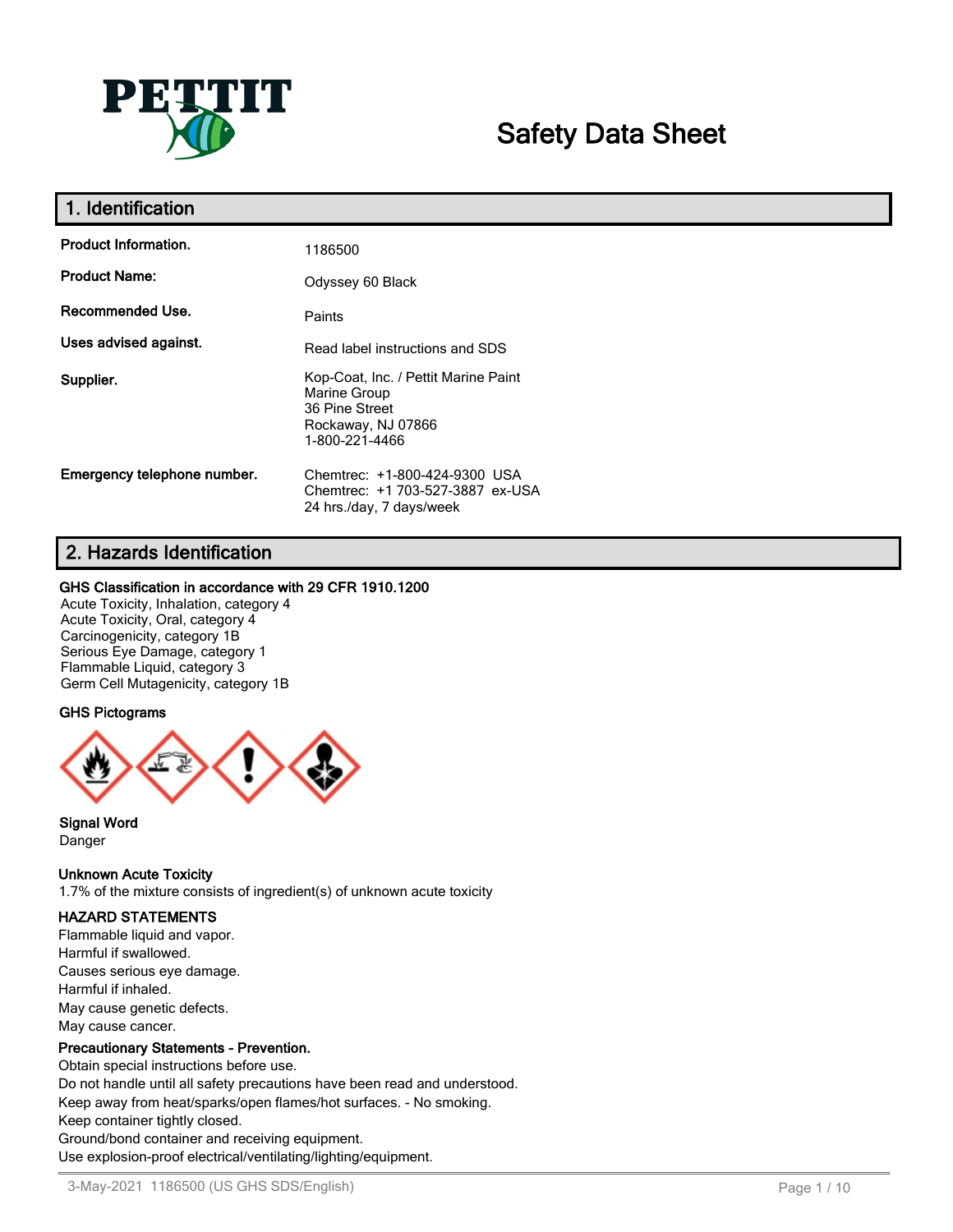Use only non-sparking tools. Take precautionary measures against static discharge. Avoid breathing dust/fume/gas/mist/vapors/spray. Wash face and hands and any exposed skin thoroughly after handling. Do not eat, drink or smoke when using this product. Use only outdoors or in a well-ventilated area. Wear protective gloves/protective clothing/eye protection/face protection

#### **Precautionary Statements - Response.**

If swallowed: Call a poison center/doctor if you feel unwell.

If on skin (or hair): Take off immediately all contaminated clothing. Rinse skin with water/shower.

If inhaled: Remove person to fresh air and keep comfortable for breathing.

If in eyes: Rinse cautiously with water for several minutes. Remove contact lenses, if present and easy to

do. Continue rinsing.

If exposed or concerned: Get medical advice/attention.

Immediately call a poison center/doctor.

Rinse mouth.

In case of fire: Use  $CO<sub>2</sub>$  dry chemical or foam to extinguish.

#### **Precautionary Statements - Storage.**

Store in a well-ventilated place. Keep cool. Store locked up.

#### **Precautionary Statements - Disposal.**

Dispose of contents in accordance with local/regional/national/international regulations.

### **3. Composition/Information on Ingredients**

| <b>Chemical Name</b>                        | CAS-No.        | <u>Wt. %</u> |
|---------------------------------------------|----------------|--------------|
| Cuprous oxide                               | 1317-39-1      | 50-75        |
| n-Propanol                                  | $71 - 23 - 8$  | $10 - 25$    |
| Zinc oxide                                  | 1314-13-2      | $2.5 - 10$   |
| Solvent naphtha (petroleum), light aromatic | 64742-95-6     | $2.5 - 10$   |
| Carbon black                                | 1333-86-4      | $1.0 - 2.5$  |
| Cupric Oxide                                | 1317-38-0      | $1.0 - 2.5$  |
| 1,2,4-TRIMETHYLBENZENE                      | $95 - 63 - 6$  | $1.0 - 2.5$  |
| Copper (as Cu Dust & Mists)                 | 7440-50-8      | $1.0 - 2.5$  |
| <b>XYLENE</b>                               | 1330-20-7      | $0.1 - 1.0$  |
| Diatomaceous Earth, flux-calcined           | 68855-54-9     | $0.1 - 1.0$  |
| SILICA (CRYSTALLINE-CRISTOBALITE)           | 14464-46-1     | $0.1 - 1.0$  |
| Ethyl Benzene                               | $100 - 41 - 4$ | $0.1 - 1.0$  |

The exact percentage (concentration) of composition has been withheld as a trade secret.

### **4. First-aid Measures**

#### **Description of first-aid measures.**

#### **General advice.**

Move victim to a safe isolated area. When symptoms persist or in all cases of doubt seek medical advice. Call a poison control center or doctor for treatment advice.

#### **Inhalation.**

Move to fresh air. Apply artificial respiration if victim is not breathing. Call a poison control center or doctor for treatment advice.

#### **Skin contact.**

Wash off immediately with soap and plenty of water. Remove all contaminated clothes and shoes. Remove and wash contaminated clothing before re-use. Call a poison control center or doctor for treatment advice.

#### **Eye contact.**

Immediately flush with plenty of water. After initial flushing, remove any contact lenses and continue flushing for at least 15 minutes. Call a poison control center or doctor for treatment advice. **Ingestion.**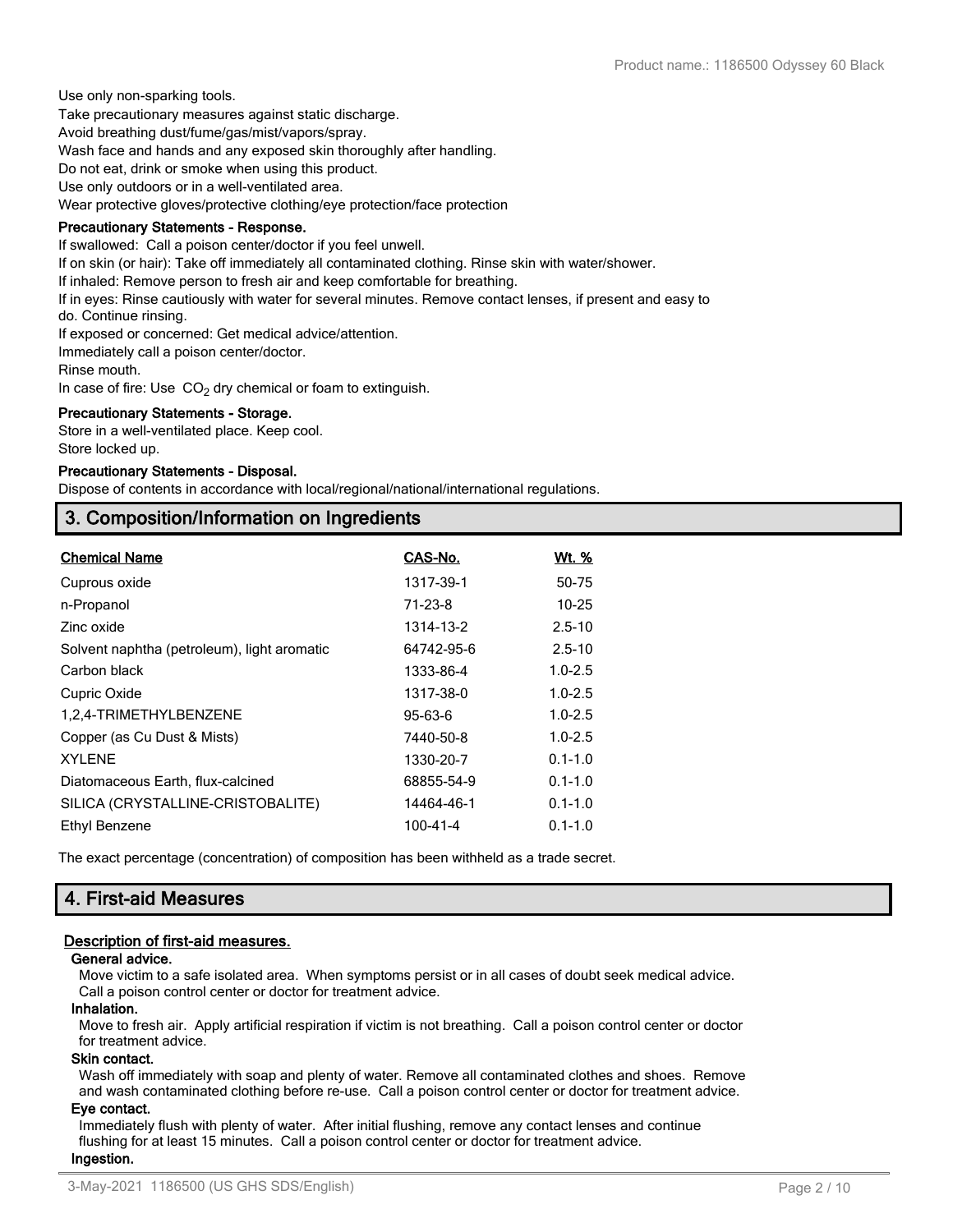Do not induce vomiting unless directed to do so by a physician or poison control center. Never give anything by mouth to an unconscious person. If swallowed, call a poison control center or doctor immediately.

#### **Symptoms.**

See Section 2 and Section 11, Toxicological effects for description of potential symptoms. **Notes to physician.**

Treat symptomatically.

#### **5. Fire-fighting Measures**

#### **Extinguishing media.**

#### **Suitable extinguishing media.**

Use:. Dry powder. Alcohol-resistant foam. Carbon dioxide (CO<sub>2</sub>). Water may be used to cool and prevent the rupture of containers that are exposed to the heat from a fire.

#### **Extinguishing media which shall not be used for safety reasons.**

Water may be unsuitable for extinguishing fires.

#### **Special hazards arising from the substance or mixture.**

Vapors may travel to areas away from work site before igniting/flashing back to vapor source. Thermal decomposition can lead to release of irritating and toxic gases and vapors. Most vapors are heavier than air. Vapors may spread along ground and collect in low or confined areas (sewers, basements, tanks). Vapors may travel to source of ignition and flash back. Air/vapor mixtures may explode when ignited. Containers may explode when heated.

#### **Advice for firefighters.**

Evacuate personnel to safe areas.As in any fire, wear self-contained breathing apparatus pressure-demand, MSHA/NIOSH (approved or equivalent) and full protective gear.

#### **6. Accidental Release Measures**

#### **Personal precautions, protective equipment and emergency procedures.**

#### **Personal precautions.**

Avoid contact with skin, eyes and clothing. Ensure adequate ventilation, especially in confined areas. All equipment used when handling the product must be grounded. Eliminate all ignition sources (no smoking, flares, sparks or flames in immediate area). Wear protective gloves/clothing and eye/face protection. Stop all work that requires a naked flame, stop all vehicles, stop all machines and equipment that may cause sparks or flames. Do not breathe vapors or spray mist. Avoid exceeding of the given occupational exposure limits (see section 8). Thoroughly decontaminate all protective equipment after use.

#### **Advice for emergency responders.**

Refer to protective measures listed in sections 7 and 8. Use personal protection recommended in Section 8.

#### **Environmental precautions.**

Prevent further leakage or spillage if safe to do so. Do not allow material to contaminate ground water system. Prevent entry into waterways, sewers, basements or confined areas. See Section 12 for additional Ecological information.

#### **Methods and materials for containment and cleaning up.**

#### **Methods for Containment.**

Absorb with earth, sand or other non-combustible material and transfer to containers for later disposal. Prevent further leakage or spillage if safe to do so. Pick up and transfer to properly labeled containers. Clean contaminated surface thoroughly. Ground and bond containers when transferring material. Take precautionary measures against static discharges. Use personal protective equipment. Remove all sources of ignition.

#### **Methods for cleaning up.**

Prevent further leakage or spillage if safe to do so. Keep away from open flames, hot surfaces and sources of ignition. Keep in suitable and closed containers for disposal. All equipment used when handling the product must be grounded. Keep combustibles (wood, paper, oil, etc) away from spilled material. Ventilate the area. Use personal protective equipment as required. Shut off ignition sources; including electrical equipment and flames. Clean contaminated objects and areas thoroughly while observing environmental regulations. Never return spills in original containers for re-use.

#### **Reference to other sections.**

See section 8 for more information.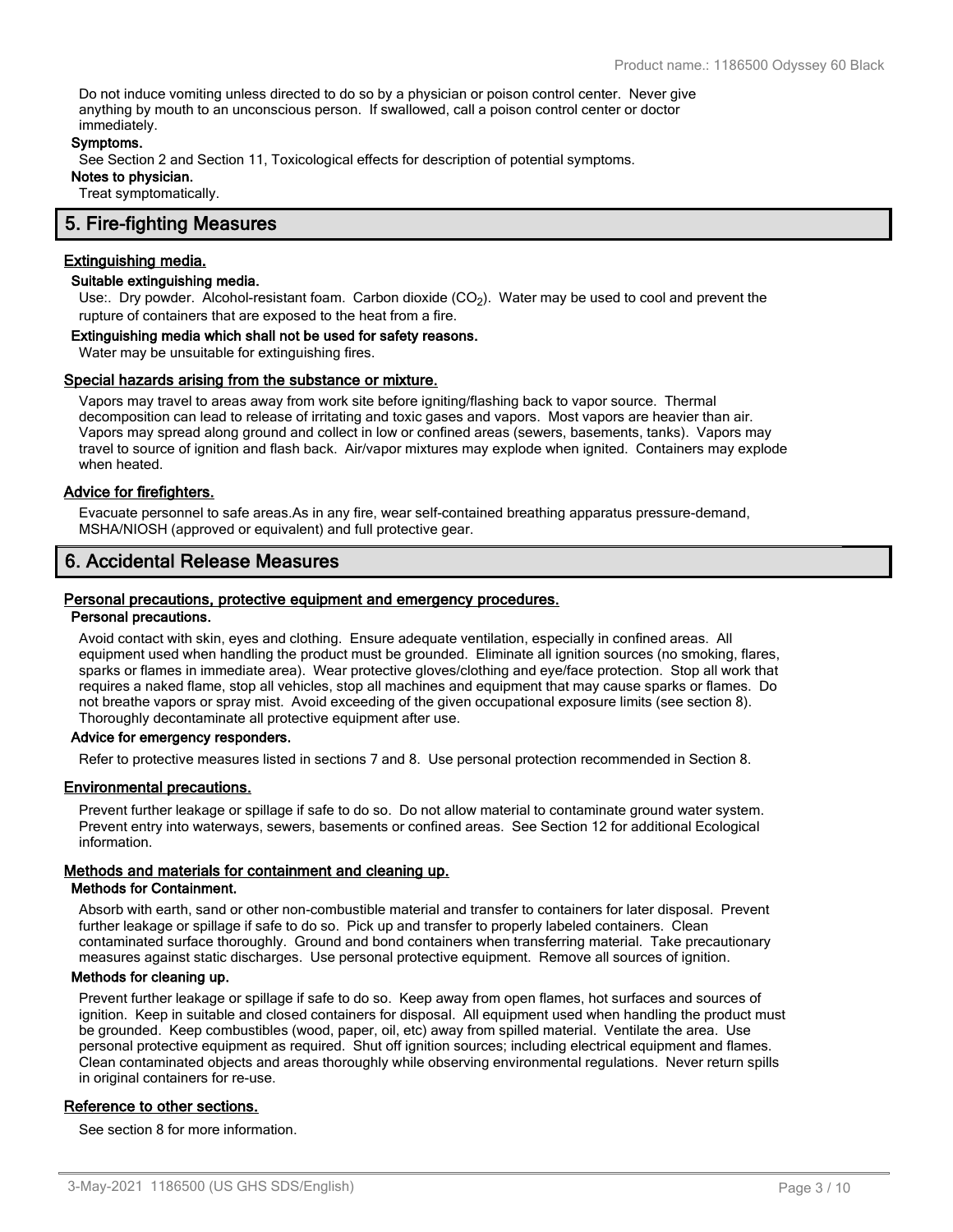### **7. Handling and Storage**

#### **Conditions for safe storage, including any incompatibilities.**

#### **Advice on safe handling.**

Avoid contact with skin, eyes and clothing. Handle in accordance with good industrial hygiene and safety practice. Keep away from open flames, hot surfaces and sources of ignition. Take precautionary measures against static discharges. Do not breathe vapors or spray mist. Use according to package label instructions. Do not pressurize, cut, weld, braze, solder, drill, grind, or expose container to heat, flame, sparks, static electricity, or other sources of ignition. Wash hands before breaks and immediately after handling the product. Ground and bond containers when transferring material. All equipment used when handling the product must be grounded.

#### **Hygiene measures.**

Handle in accordance with good industrial hygiene and safety practice for diagnostics. Do not eat, drink or smoke when using this product. Remove and wash contaminated clothing before re-use. Avoid contact with skin, eyes and clothing. Wash hands before breaks and immediately after handling the product.

#### **Storage Conditions.**

Keep container closed when not in use. Keep in properly labeled containers. Keep containers tightly closed in a dry, cool and well-ventilated place. Store in accordance with local regulations. Keep from freezing. Keep away from food, drink and animal feedingstuffs. Keep away from heat, hot surfaces, sparks, open flames and other ignition sources. No smoking.

### **8. Exposure Controls/Personal Protection**

| <b>Ingredients with Occupational Exposure Limits</b>      |                         |                       |                         |                         |  |
|-----------------------------------------------------------|-------------------------|-----------------------|-------------------------|-------------------------|--|
| <b>Chemical Name</b>                                      | <b>ACGIH TLV-TWA</b>    | <b>ACGIH-TLV STEL</b> | <b>OSHA PEL-TWA</b>     | <b>OSHA PEL-CEILING</b> |  |
| n-Propanol                                                | $100$ ppm               | N.E.                  | $200$ ppm               | N.E.                    |  |
| Zinc oxide                                                | 2 mg/m $3$              | 10 mg/m $3$           | 5 mg/m $3$              | N.E.                    |  |
| Carbon black                                              | $3 \text{ mg/m}^3$      | N.E.                  | $3.5 \text{ mg/m}^3$    | N.E.                    |  |
| Copper (as Cu Dust & Mists)                               | $0.2 \,\mathrm{mg/m^3}$ | N.E.                  | $0.1 \,\mathrm{mg/m^3}$ | N.E.                    |  |
| <b>XYLENE</b>                                             | $100$ ppm               | $150$ ppm             | $100$ ppm               | N.E.                    |  |
| SILICA (CRYSTALLINE-CRISTOBALITE) 0.025 mg/m <sup>3</sup> |                         | N.E.                  | $50 \mu g/m3$           | N.E.                    |  |
| Ethyl Benzene                                             | 20 ppm                  | N.E.                  | $100$ ppm               | N.E.                    |  |

**TLV = Threshold Limit Value TWA = Time Weighted Average PEL = Permissible Exposure Limit STEL = Short-Term Exposure Limit N.E. = Not Established**

#### **Engineering Measures.**

Ensure adequate ventilation, especially in confined areas. Apply technical measures to comply with the occupational exposure limits.

#### **Personal protective equipment.**

#### **Eye/Face Protection.**

If splashes are likely to occur, wear:. Face-shield. Safety glasses with side-shields. Tightly fitting safety goggles.

#### **Skin and body protection.**

Use:. Long sleeved clothing. Protective shoes or boots. Solvent-resistant gloves. Solvent-resistant apron and boots. Wear impervious gloves and/or clothing if needed to prevent contact with the material. Gloves must be inspected prior to use. Please observe the instructions regarding permeability and breakthrough time which are provided by the supplier of the gloves. Also take into consideration the specific local conditions under which the product is used, such as the danger of cuts, abrasion. Remove and wash contaminated clothing before re-use.

#### **Respiratory protection.**

In case of inadequate ventilation wear respiratory protection. If exposure limits are exceeded or irritation is experienced, respiratory protection should be worn. Respiratory protection must be provided in accordance with current local regulations.

#### **9. Physical and chemical properties.**

#### **Information on basic physical and chemical properties.**

| <b>Physical state</b> | Liauid         |
|-----------------------|----------------|
| Appearance            | No Information |
| Color                 | Black          |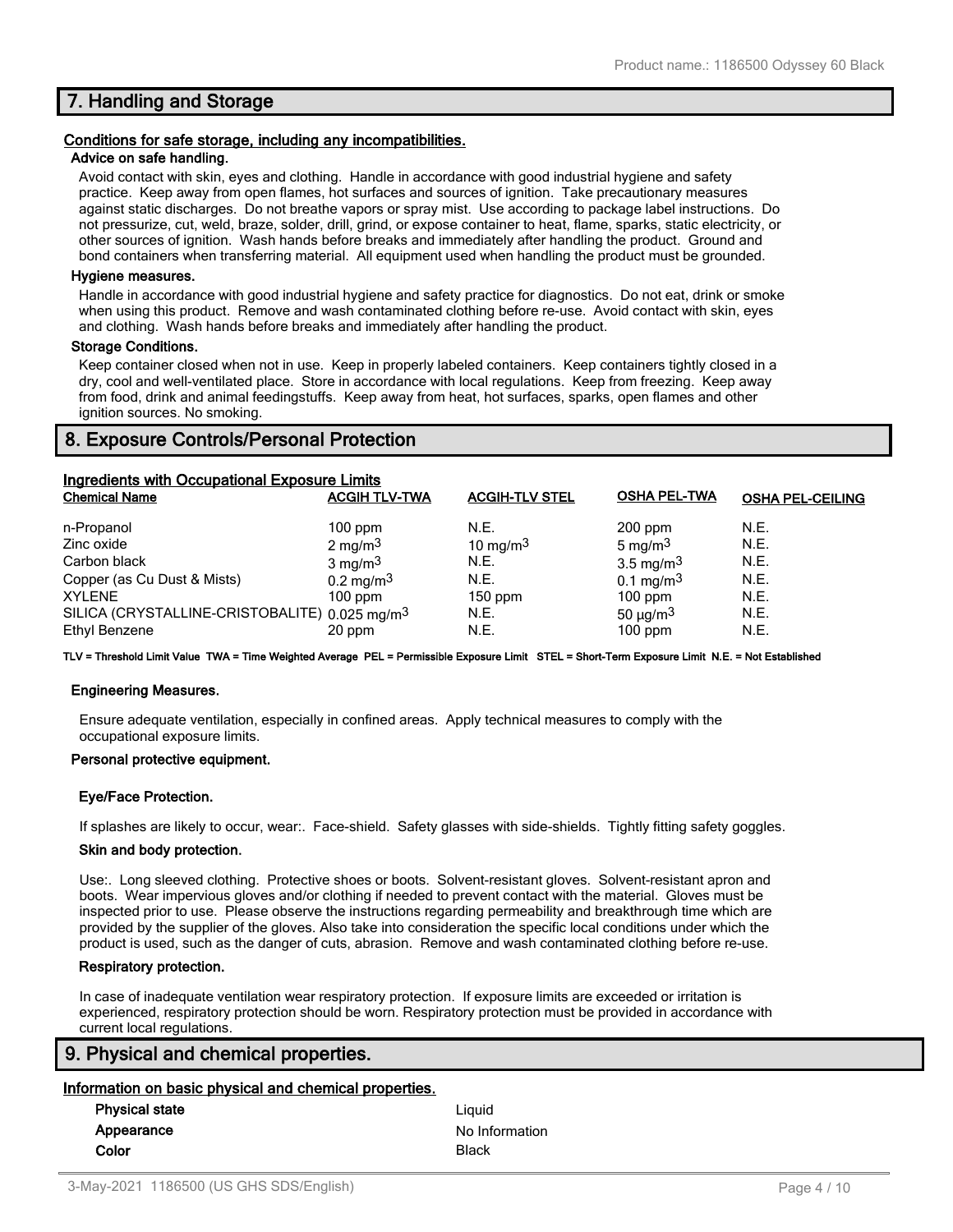| Odor                                                  | Hydrocarbon-like             |
|-------------------------------------------------------|------------------------------|
| <b>Odor Threshold</b>                                 | No Information               |
| рH                                                    | No Information               |
| Melting/freezing point., $^{\circ}$ C ( $^{\circ}$ F) | No Information               |
| Flash Point., °C (°F)                                 | 23 (73.40)                   |
| Boiling point/boiling range., °C (°F)                 | $97 - 2,567(206.6 - 4652.6)$ |
| <b>Evaporation rate</b>                               | No Information Available     |
| <b>Explosive properties.</b>                          | No Information               |
| Vapor pressure.                                       | No Information               |
| Vapor density.                                        | No Information               |
| Specific Gravity. (g/cm <sup>3</sup> )                | 2.442                        |
| Water solubility.                                     | No Information               |
| Partition coefficient.                                | No Information               |
| Autoignition temperature., °C                         | No Information               |
| Decomposition Temperature °C.                         | No Information               |
| Viscosity, kinematic.                                 | $>22$ mm $2/s$               |
| Other information.                                    |                              |
| Volatile organic compounds (VOC) content.             | 364 g/L                      |
| Density, Ib/gal                                       | 20.337                       |

### **10. Stability and Reactivity**

#### **Reactivity.**

Stable under normal conditions.

#### **Chemical stability.**

Stable under recommended storage conditions.

#### **Possibility of hazardous reactions.**

None known based on information supplied.

#### **Conditions to Avoid.**

Heat (temperatures above flash point), sparks, ignition points, flames, static electricity. Keep away from heat and sources of ignition. Do not freeze.

#### **Incompatible Materials.**

None known based on information supplied.

#### **Hazardous Decomposition Products.**

Thermal decomposition can lead to release of irritating gases and vapours. Possible formation of carbon oxides, nitrogen oxides, and hazardous organic compounds.

### **11. Toxicological Information**

|                                                                                                                                                                                                     | Information on toxicological effects. |                |                      |                           |
|-----------------------------------------------------------------------------------------------------------------------------------------------------------------------------------------------------|---------------------------------------|----------------|----------------------|---------------------------|
| Acute toxicity.                                                                                                                                                                                     |                                       |                |                      |                           |
| <b>Product Information</b>                                                                                                                                                                          |                                       |                |                      |                           |
| No Information                                                                                                                                                                                      |                                       |                |                      |                           |
| The following values are calculated based on chapter 3.1 of the GHS document.<br>ATEmix (oral)<br>688.2 mg/kg<br>ATEmix (dermal)<br>2,735.6 mg/kg<br>ATEmix (inhalation - dust/mist)<br>$1.83$ mg/l |                                       |                |                      |                           |
| <b>Component Information.</b>                                                                                                                                                                       |                                       |                |                      |                           |
| CAS-No.                                                                                                                                                                                             | <b>Chemical Name</b>                  | LD50 Oral      | LD50 Dermal          | <b>LC50 Inhalation</b>    |
| 1317-39-1                                                                                                                                                                                           | Cuprous oxide                         | 470 mg/kg Rat  | >2000 mg/kg Rat N.I. |                           |
| $71-23-8$                                                                                                                                                                                           | n-Propanol                            | 1870 mg/kg Rat | 4049 mg/kg<br>Rabbit | >13548 ppm Rat (Gas/Mist) |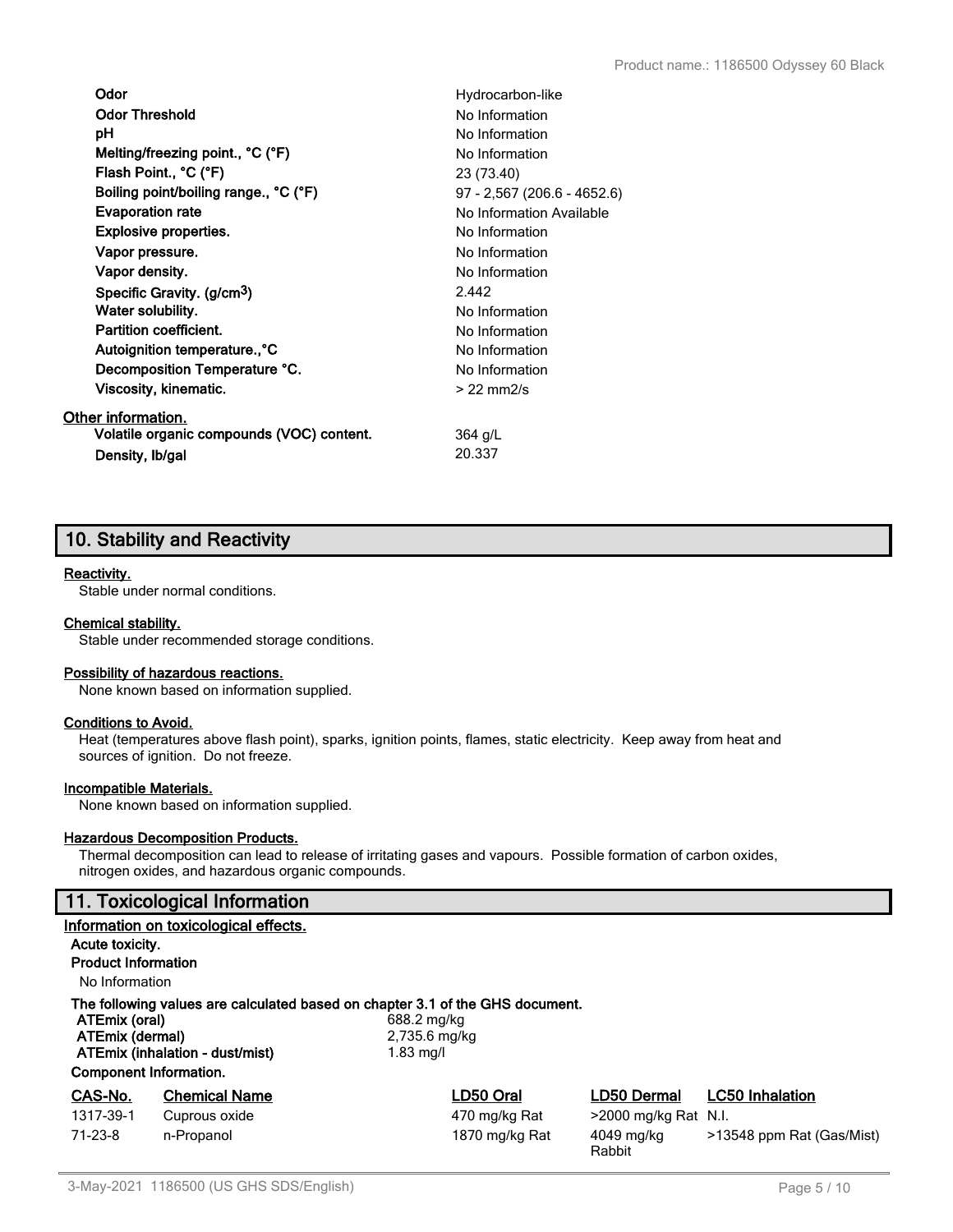| 1314-13-2<br>64742-95-6<br>1333-86-4                                         | Zinc oxide<br>Solvent naphtha (petroleum), light aromatic<br>Carbon black                         | >5000 mg/kg Rat<br>8400 mg/kg Rat<br>>15400 mg/kg Rat | N.I.<br>N.I.<br>N.I.                    | N.I.<br>N.I.<br>N.I.   |  |  |
|------------------------------------------------------------------------------|---------------------------------------------------------------------------------------------------|-------------------------------------------------------|-----------------------------------------|------------------------|--|--|
| 1317-38-0                                                                    | Cupric Oxide                                                                                      | N.I.                                                  | >2000 mg/kg Rat N.I.                    |                        |  |  |
| 95-63-6                                                                      | 1,2,4-TRIMETHYLBENZENE                                                                            | 3280 mg/kg Rat                                        | >3160 mg/kg<br>Rabbit                   | 18 mg/L Rat (Vapor)    |  |  |
| 1330-20-7                                                                    | <b>XYLENE</b>                                                                                     | 3500 mg/kg Rat                                        | >4350 mg/kg<br>Rabbit                   | 29.08 mg/L Rat (Vapor) |  |  |
| $100 - 41 - 4$                                                               | <b>Ethyl Benzene</b>                                                                              | 3500 mg/kg Rat                                        | 15400 mg/kg<br>Rabbit                   | NA (Dust)              |  |  |
| $N.I. = No Information$                                                      |                                                                                                   |                                                       |                                         |                        |  |  |
| Skin corrosion/irritation.<br><b>SKIN IRRITANT.</b>                          |                                                                                                   |                                                       |                                         |                        |  |  |
| Eye damage/irritation.<br>No Information                                     |                                                                                                   |                                                       |                                         |                        |  |  |
| No Information                                                               | Respiratory or skin sensitization.                                                                |                                                       |                                         |                        |  |  |
| Ingestion.                                                                   |                                                                                                   |                                                       |                                         |                        |  |  |
|                                                                              | May be harmful if swallowed.                                                                      |                                                       |                                         |                        |  |  |
| Germ cell mutagenicity.<br>No Information                                    |                                                                                                   |                                                       |                                         |                        |  |  |
| Carcinogenicity.                                                             |                                                                                                   |                                                       |                                         |                        |  |  |
| No Information                                                               |                                                                                                   |                                                       |                                         |                        |  |  |
| CAS-No.                                                                      | <b>Chemical Name</b>                                                                              | <b>IARC</b>                                           | <b>NTP</b>                              | <b>OSHA</b>            |  |  |
| 1333-86-4                                                                    | Carbon black                                                                                      | IARC Group 2B                                         | $\overline{\phantom{a}}$                |                        |  |  |
| 1330-20-7                                                                    | <b>XYLENE</b>                                                                                     | IARC Group 3                                          |                                         |                        |  |  |
| 68855-54-9                                                                   | Diatomaceous Earth, flux-calcined                                                                 | IARC Group 3                                          |                                         |                        |  |  |
| 14464-46-1                                                                   | SILICA (CRYSTALLINE-CRISTOBALITE)                                                                 | IARC Group 1                                          | <b>NTP Known</b><br>Human<br>Carcinogen |                        |  |  |
| 100-41-4                                                                     | <b>Ethyl Benzene</b>                                                                              | IARC Group 2B                                         |                                         |                        |  |  |
| Reproductive toxicity.                                                       |                                                                                                   |                                                       |                                         |                        |  |  |
| No Information                                                               |                                                                                                   |                                                       |                                         |                        |  |  |
| Specific target organ systemic toxicity (single exposure).<br>No Information |                                                                                                   |                                                       |                                         |                        |  |  |
| Specific target organ systemic toxicity (repeated exposure).                 |                                                                                                   |                                                       |                                         |                        |  |  |
| May cause damage to organs through prolonged or repeated exposure.           |                                                                                                   |                                                       |                                         |                        |  |  |
| <b>Aspiration hazard.</b>                                                    |                                                                                                   |                                                       |                                         |                        |  |  |
| No Information                                                               |                                                                                                   |                                                       |                                         |                        |  |  |
| <b>Primary Route(s) of Entry</b>                                             |                                                                                                   |                                                       |                                         |                        |  |  |
| Inhalation                                                                   |                                                                                                   |                                                       |                                         |                        |  |  |
|                                                                              | 12. Ecological Information                                                                        |                                                       |                                         |                        |  |  |
| <u>Toxicity.</u>                                                             |                                                                                                   |                                                       |                                         |                        |  |  |
|                                                                              | 4.21% of the mixture consists of ingredient(s) of unknown aquatic toxicity<br>Enataviaity affanta |                                                       |                                         |                        |  |  |
|                                                                              |                                                                                                   |                                                       |                                         |                        |  |  |

#### **Ecotoxicity effects.**

| <b>Chemical Name</b>       | Toxicity to algae                                                                                                                                                                      | <b>Toxicity to fish</b>                    | Toxicity to daphnia and other<br>aquatic invertebrates                            |
|----------------------------|----------------------------------------------------------------------------------------------------------------------------------------------------------------------------------------|--------------------------------------------|-----------------------------------------------------------------------------------|
| Cuprous oxide<br>1317-39-1 | EC50 96 h Desmodesmus<br>subspicatus 65 mg/L, EC50 96 h<br>Pseudokirchneriella subcapitata<br>0.021 - 0.037 mg/L, EC50 96 h<br>Pseudokirchneriella subcapitata<br>$0.055 - 0.076$ mg/L |                                            | EC50 48 h Daphnia magna 0.51<br>mq/L                                              |
| n-Propanol<br>$71-23-8$    |                                                                                                                                                                                        | LC50 96 h Pimephales promelas<br>4480 mg/L | EC50 48 h Daphnia magna 3642<br>mg/L, EC50 48 h Daphnia magna<br>3339 - 3977 mg/L |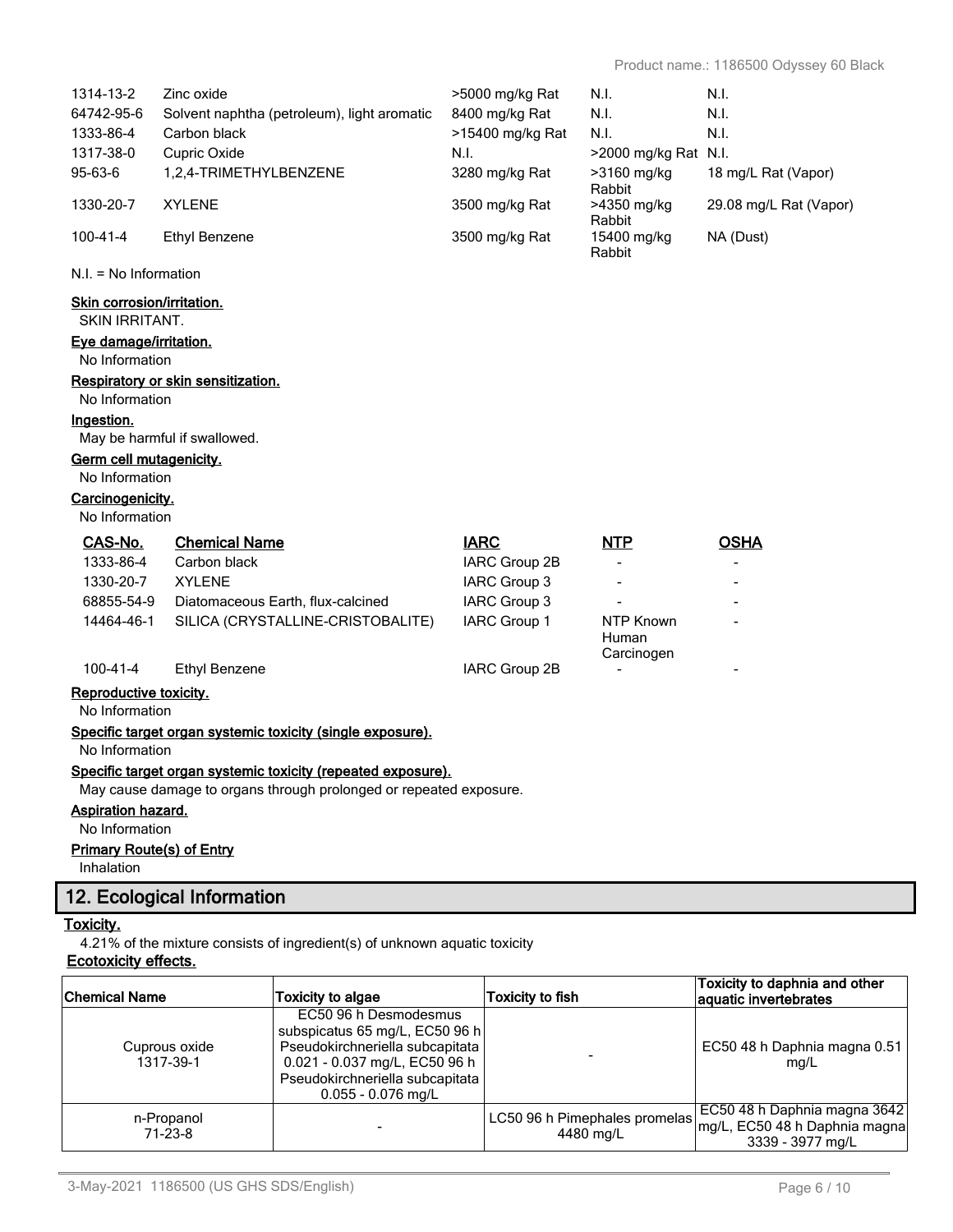| Zinc oxide<br>1314-13-2                                      |                                                                                                                                                                                                                                                     | LC50 96 h Danio rerio 1.55 mg/L                                                                                                                                                                                                                                                                                                                                                                                                                                                                         |                                                                               |
|--------------------------------------------------------------|-----------------------------------------------------------------------------------------------------------------------------------------------------------------------------------------------------------------------------------------------------|---------------------------------------------------------------------------------------------------------------------------------------------------------------------------------------------------------------------------------------------------------------------------------------------------------------------------------------------------------------------------------------------------------------------------------------------------------------------------------------------------------|-------------------------------------------------------------------------------|
| Solvent naphtha (petroleum),<br>light aromatic<br>64742-95-6 |                                                                                                                                                                                                                                                     | 9.22 mg/L                                                                                                                                                                                                                                                                                                                                                                                                                                                                                               | LC50 96 h Oncorhynchus mykiss EC50 48 h Daphnia magna 6.14<br>mq/L            |
| 1,2,4-TRIMETHYLBENZENE<br>95-63-6                            |                                                                                                                                                                                                                                                     | LC50 96 h Pimephales promelas<br>7.19 - 8.28 mg/L                                                                                                                                                                                                                                                                                                                                                                                                                                                       | EC50 48 h Daphnia magna 6.14<br>mg/L                                          |
| Copper (as Cu Dust & Mists)<br>7440-50-8                     | EC50 72 h Pseudokirchneriella<br>subcapitata 0.0426 - 0.0535 mg/<br>L, EC50 96 h Pseudokirchneriella<br>subcapitata 0.031 - 0.054 mg/L                                                                                                              | LC50 96 h Pimephales promelas<br>0.0068 - 0.0156 mg/L, LC50 96 h<br>Pimephales promelas <0.3 mg/L,<br>LC50 96 h Pimephales promelas<br>0.2 mg/L, LC50 96 h<br>Oncorhynchus mykiss 0.052 mg/<br>L, LC50 96 h Lepomis<br>macrochirus 1.25 mg/L, LC50 96<br>h Cyprinus carpio 0.3 mg/L,<br>LC50 96 h Cyprinus carpio 0.8<br>mg/L, LC50 96 h Poecilia<br>reticulata 0.112 mg/L                                                                                                                              | EC50 48 h Daphnia magna 0.03<br>mg/L                                          |
| <b>XYLENE</b><br>1330-20-7                                   |                                                                                                                                                                                                                                                     | LC50 96 h Pimephales promelas<br>13.4 mg/L, LC50 96 h<br>Oncorhynchus mykiss 2.661 -<br>4.093 mg/L, LC50 96 h<br>Oncorhynchus mykiss 13.5 - 17.3<br>mg/L, LC50 96 h Lepomis<br>macrochirus 13.1 - 16.5 mg/L,<br>LC50 96 h Lepomis macrochirus<br>19 mg/L, LC50 96 h Lepomis<br>macrochirus 7.711 - 9.591 mg/L,<br>LC50 96 h Pimephales promelas<br>23.53 - 29.97 mg/L, LC50 96 h<br>Cyprinus carpio 780 mg/L, LC50<br>96 h Cyprinus carpio >780 mg/L,<br>LC50 96 h Poecilia reticulata<br>$30.26 - 40.$ | EC50 48 h water flea 3.82 mg/L,<br>LC50 48 h Gammarus lacustris<br>$0.6$ mg/L |
| <b>Ethyl Benzene</b><br>100-41-4                             | EC50 72 h Pseudokirchneriella<br>subcapitata 4.6 mg/L, EC50 96 h<br>Pseudokirchneriella subcapitata<br>>438 mg/L, EC50 72 h<br>Pseudokirchneriella subcapitata<br>2.6 - 11.3 mg/L, EC50 96 h<br>Pseudokirchneriella subcapitata<br>$1.7 - 7.6$ mg/L | LC50 96 h Oncorhynchus mykiss<br>11.0 - 18.0 mg/L, LC50 96 h<br>Oncorhynchus mykiss 4.2 mg/L,<br>LC50 96 h Pimephales promelas<br>7.55 - 11 mg/L, LC50 96 h<br>Lepomis macrochirus 32 mg/L,<br>LC50 96 h Pimephales promelas<br>9.1 - 15.6 mg/L, LC50 96 h<br>Poecilia reticulata 9.6 mg/L                                                                                                                                                                                                              | EC50 48 h Daphnia magna 1.8 -<br>$2.4$ mg/L                                   |

#### **Persistence and degradability.**

No data are available on the product itself.

#### **Bioaccumulative potential.**

Discharge into the environment must be avoided.

| CAS-No.   | <b>Chemical Name</b>   | log POW       |
|-----------|------------------------|---------------|
| 71-23-8   | n-Propanol             | $0.25 - 0.34$ |
| 95-63-6   | 1.2.4-TRIMETHYLBENZENE | 3.63          |
| 1330-20-7 | XYI FNF                | $2.77 - 3.15$ |
| 100-41-4  | Ethyl Benzene          | 32            |

## **Mobility in soil.**

No information

### **Other adverse effects.**

No information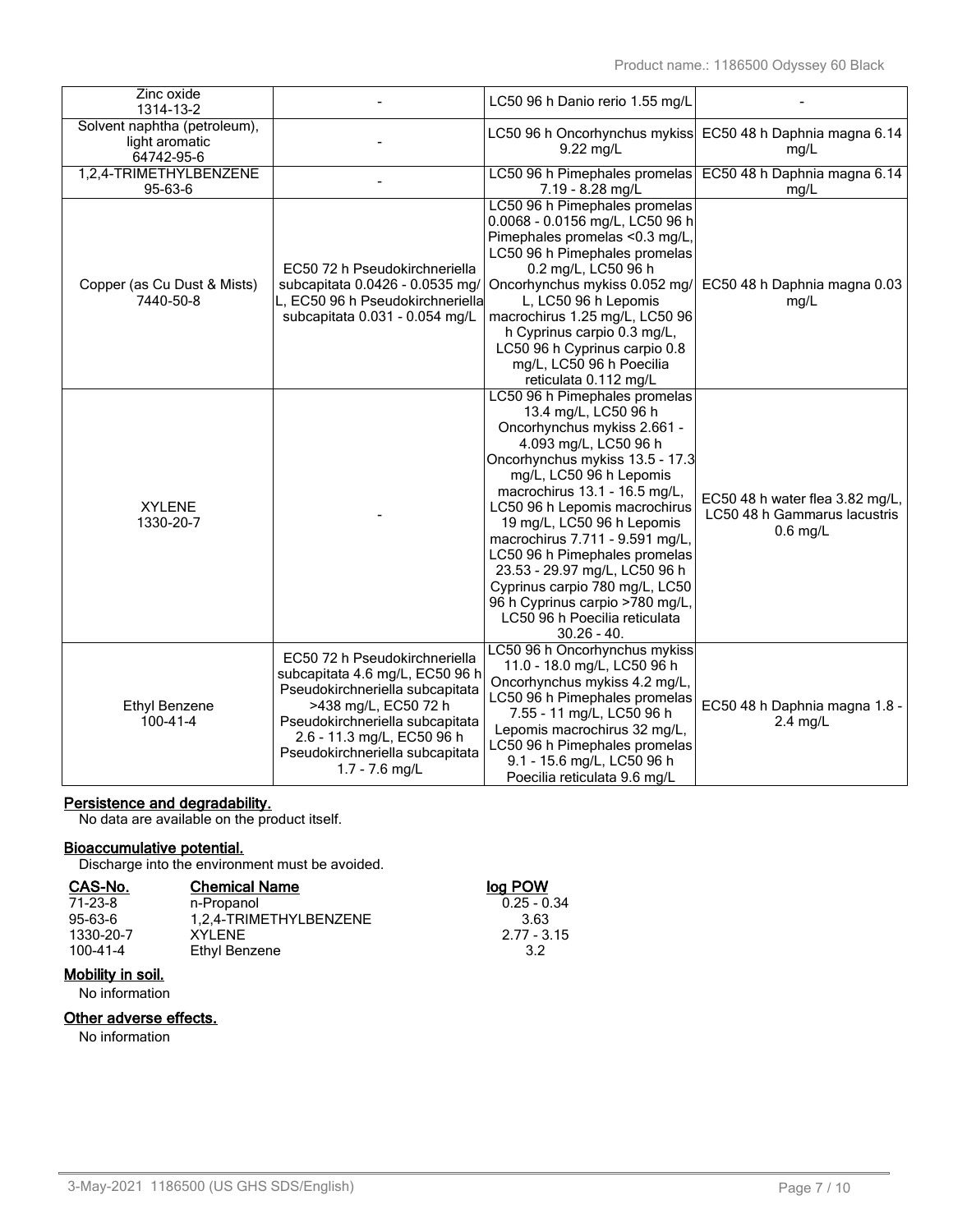### **13. Disposal Considerations**

#### **Waste Disposal Guidance.**

Pesticide wastes are acutely hazardous. Improper disposal of excess pesticide, spray mixture, or rinsate is a violation of Federal Law. If these wastes can not be disposed of by use according to label instructions, contact your State Pesticide or Environmental Control Agency, or the Hazardous Waste representative at the nearest EPA Regional Office for guidance. Disposal should be in accordance with applicable regional, national and local laws and regulations.

Empty containers should be taken to an approved waste handling site for recycling or disposal.

#### **14. Transport Information**

### **DOT**

| <b>Shipping Name:</b>          | Paints                                                                                    |
|--------------------------------|-------------------------------------------------------------------------------------------|
| <b>Hazard Class:</b>           | 3                                                                                         |
| <b>UN/NA Number:</b>           | 1263                                                                                      |
| <b>Packing Group:</b>          | Ш                                                                                         |
| <b>Additional Information:</b> | LTD QTY: This product may be reclassified as "limited quantity" per 49 CFR 173.150 (b)(3) |
| <b>IMDG</b>                    |                                                                                           |
| <b>Proper Shipping Name:</b>   | Paint                                                                                     |
| <b>Hazard Class:</b>           | 3                                                                                         |
| UN Number:                     | 1263                                                                                      |
| <b>Packing Group:</b>          | Ш                                                                                         |
| <b>Additional Information:</b> | Marine Polutant: Copper                                                                   |
| <b>IATA</b>                    |                                                                                           |

| <b>Proper Shipping Name:</b> UN1263, Paint |   |
|--------------------------------------------|---|
| <b>Hazard Class:</b>                       | 3 |
| <b>Packing Group:</b>                      | Ш |

### **15. Regulatory Information**

#### **International Inventories:**

| <b>TSCA</b>          | Complies |
|----------------------|----------|
| <b>DSL</b>           |          |
| <b>DSL/NDSL</b>      |          |
| <b>EINECS/ELINCS</b> |          |
| <b>ENCS</b>          |          |
| <b>IECSC</b>         |          |
| <b>KECI</b>          |          |
| <b>PICCS</b>         |          |
| <b>AICS</b>          |          |
| <b>NZIoC</b>         |          |
| <b>TCSI</b>          |          |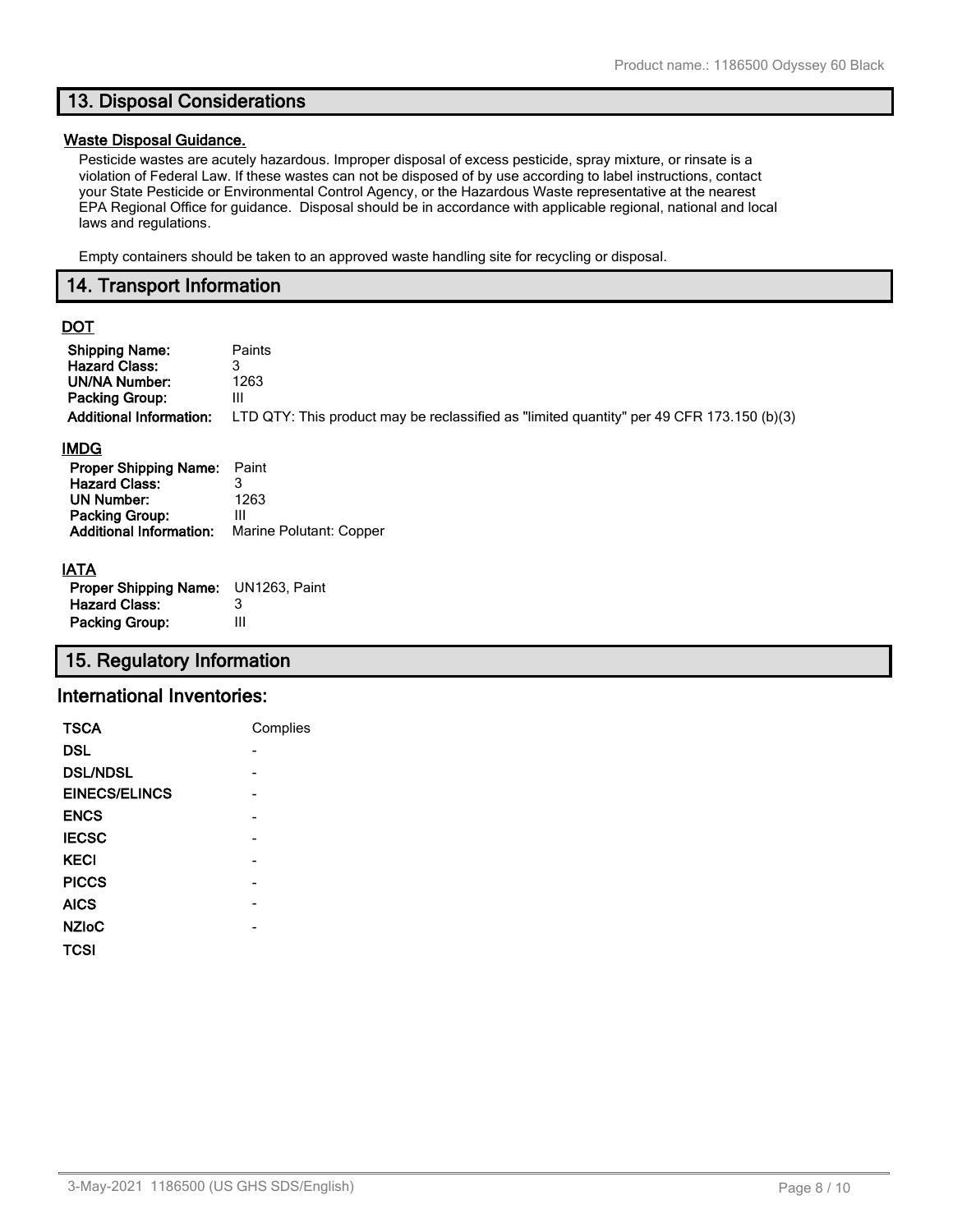| <b>TSCA</b>          | United States Toxic Substances Control Act Section 8(b) Inventory.                                |
|----------------------|---------------------------------------------------------------------------------------------------|
| <b>DSL</b>           | Canadian Domestic Substances List.                                                                |
| <b>DSL/NDSL</b>      | Canadian Domestic Substances List/Canadian Non-Domestic Substances List                           |
| <b>EINECS/ELINCS</b> | European Inventory of Existing Chemical Substances/European List of Notified Chemical Substances. |
| <b>ENCS</b>          | Japan Existing and New Chemical Substances.                                                       |
| <b>IECSC</b>         | China Inventory of Existing Chemical Substances.                                                  |
| <b>KECL</b>          | Korean Existing and Evaluated Chemical Substances.                                                |
| <b>PICCS</b>         | Philippines Inventory of Chemicals and Chemical Substances.                                       |
| <b>AICS</b>          | Australian Inventory of Chemical Substances.                                                      |
| <b>NZIOC</b>         | New Zealand Inventory of Chemicals.                                                               |
| <b>TCSI</b>          | <b>Taiwan Chemical Substance Inventory</b>                                                        |

### **U.S. Federal Regulations:**

### **SARA SECTION 313:**

This product contains the following substances subject to the reporting requirements of Section 313 of Title III of the Superfund Amendment and Reauthorization Act of 1986 and 40 CFR part 372: .

| <b>Chemical Name</b>        | CAS-No.        | <b>Weight Percent</b> |
|-----------------------------|----------------|-----------------------|
| 1.2.4-TRIMETHYLBENZENE      | $95 - 63 - 6$  | $1.0 - 2.5$           |
| Copper (as Cu Dust & Mists) | 7440-50-8      | $1.0 - 2.5$           |
| Ethyl Benzene               | $100 - 41 - 4$ | $0.1 - 1.0$           |

#### **TOXIC SUBSTANCES CONTROL ACT 12(b):**

This product contains the following chemical substances subject to the reporting requirements of TSCA 12(B) if exported from the United States:.

| <b>Chemical Name</b> | CAS-No.   |
|----------------------|-----------|
| Lead                 | 7439-92-1 |

#### **U.S. EPA PESTICIDE INFORMATION**

#### **EPA Pesticide Registration Number:** 60061-49

**EPA STATEMENT:** This chemical is a pesticide product registered by the Environmental Protection Agency and is subject to certain labeling requirements under federal pesticide law. These requirements differ from the classification criteria and hazard information required for safety data sheets, and for workplace labels of non-pesticide chemicals. Following is the hazard information as required on the pesticide label:

**EPA PESTICIDE LABEL:** CAUTION. Causes moderate eye irritation.

#### **CALIFORNIA PROPOSITION 65 CARCINOGENS**



Warning: The following ingredients present in the product are known to the state of California to cause Cancer:.

| <b>Chemical Name</b>                     | CAS-No.        |
|------------------------------------------|----------------|
| Carbon black                             | 1333-86-4      |
| Ethyl Benzene                            | $100 - 41 - 4$ |
| Benzene, (1-methylethyl)-                | $98-82-8$      |
| Crystalline silica (Quartz) (Respirable) | 14808-60-7     |
| Lead                                     | 7439-92-1      |

#### **CALIFORNIA PROPOSITION 65 REPRODUCTIVE TOXINS**

# WARNING

Warning: The following ingredients present in the product are known to the state of California to cause birth defects, or other reproductive hazards.

#### **Chemical Name CAS-No.**

Lead 7439-92-1